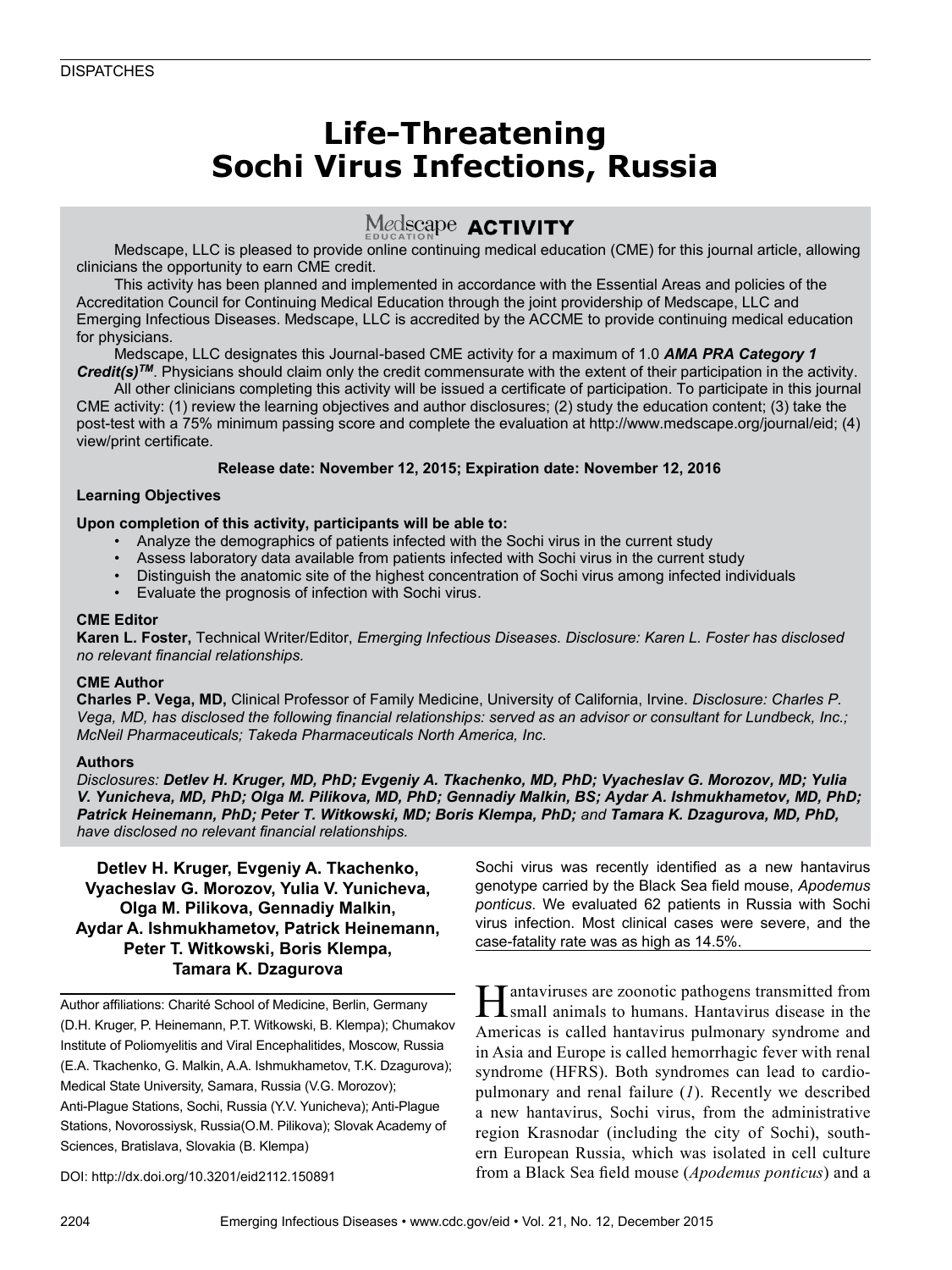

**Figure 1.** Phylogenetic analysis segment sequences of Sochi virus, Russia: A) 347-bp large (L) segment sequence; B) 1,197-bp small (S) segment sequence. Virus sequences derived from patients (shown in bold type) and *Apodemus ponticus* mice cluster within the Sochi genotype of DOBV. Evolutionary analysis was conducted in MEGA6 (*6*). The evolutionary history was inferred by using the maximum-likelihood method based on the Tamura 3-parameter model with a discrete gamma distribution and 5 rate categories (analysis in panel A) and on the general time reversible model with gamma rates and heterogeneous patterns (analysis in panel B), respectively, which were estimated to be the best-fit substitution model according to the Bayesian information criterion. Scale bars indicate an evolutionary distance of 0.1 substitutions per position in the sequence. Bootstrap values >70%, calculated from 500 replicates, are shown at the tree branches. GenBank accession numbers of all sequences used in the analysis are listed in online Technical Appendix Table 1 (http://wwwnc.cdc.gov/EID/article/21/12/15-0891-Techapp1.pdf). Dark gray shading iindicates cluster of DOBV-Sochi strains; light gray shading indicates different clusters of strains from other DOBV genotypes. ANDV, Andes virus; DOBV, Dobrava-Belgrade virus; HTNV, Hantaan virus; PUUV, Puumala virus; SANGV, Sangassou virus; SEOV, Seoul virus; SNV, Sin Nombre virus; THAIV, Thailand virus; TULV, Tula virus.

patient with fulminant hantavirus disease who died of shock and combined kidney and lung failure (*2*–*4*). Molecular taxonomical analyses identified Sochi virus as a new genotype within the Dobrava-Belgrade virus (DOBV) species (*5*). Here we show that HFRS caused by Sochi virus infection occurs in the geographic region where *A. ponticus* mice are prevalent. For 62 patients infected by this virus during 2000–2013, we evaluated clinical and epidemiologic data.

#### **The Study**

Serum of patients with suspected acute hantavirus disease from the Krasnodar region were screened for hantavirus antibodies by indirect immunofluorescence assays and ELISA. Sixty-two patients showed clear DOBV IgG seropositivity. During the acute phase of illness, all patients tested positive for DOBV IgM (data not shown). For 26 patients, sufficient volumes of follow-up serum were available for additional focus reduction neutralization assays to specify neutralizing antibodies. All serum samples exhibited substantially higher neutralizing titers toward DOBV than toward Puumala virus, Hantaan virus, and Seoul virus. When the neutralizing effect of DOBVpositive patients' serum were compared against the different human pathogenic genotypes of DOBV (Dobrava, Kurkino, and Sochi), all serum predominantly reacted with the Sochi genotype (online Technical Appendix Table 1, http://wwwnc.cdc.gov/EID/article/21/12/15-0891- Techapp1.pdf).

We successfully obtained virus genomic large (L) segment sequences from 2 patients (no. 51, specimen no. 6882; no. 59, specimen no. 10752). In the neighborhood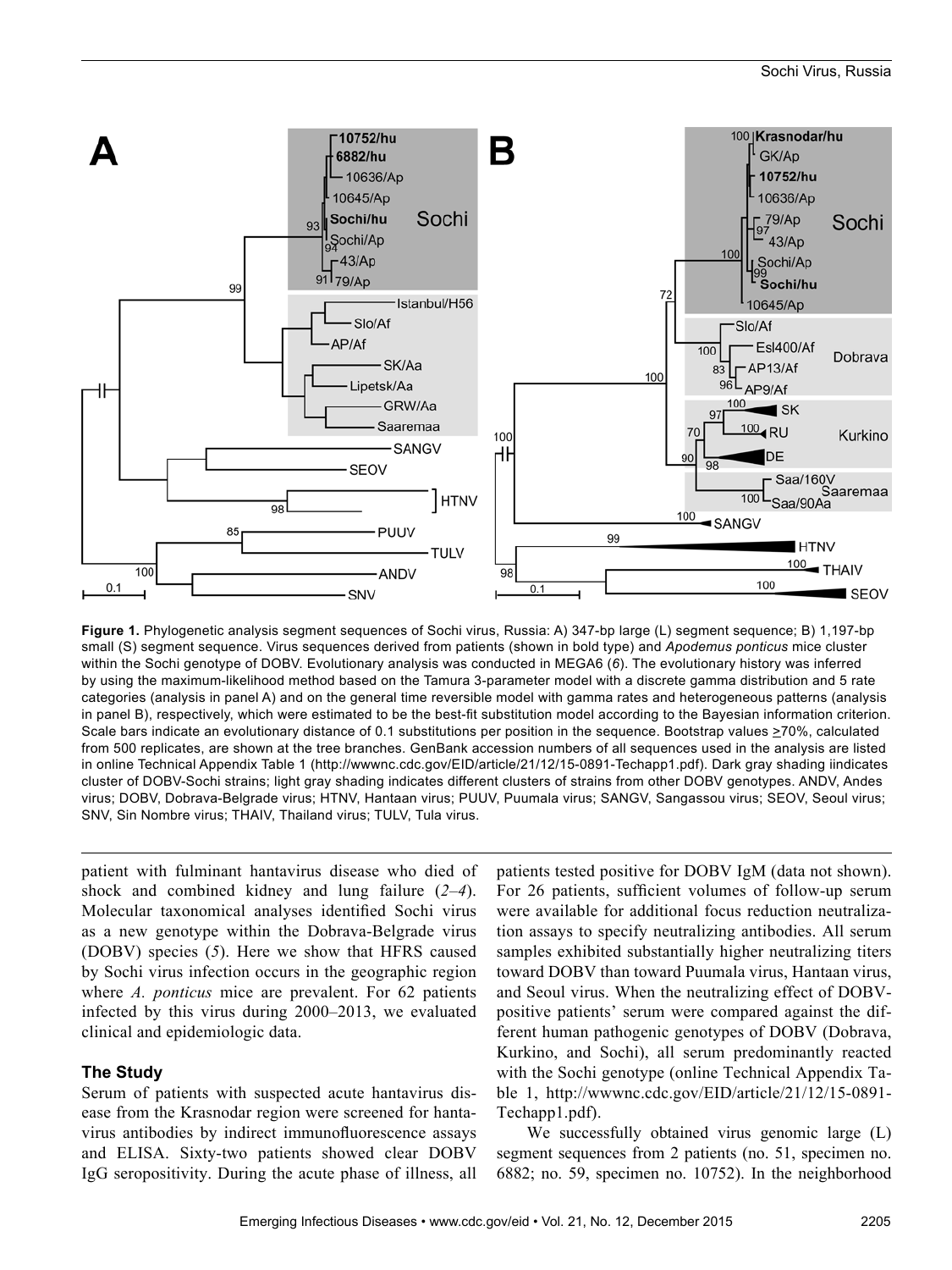#### **DISPATCHES**



**Figure 2.** Quantification of hantavirus RNA in tissue biopsies from a 50-year-old Sochi virus–infected man (patient no. 59), Russia. Two independent approaches were performed to extract RNA from each organ. Quantitative reverse transcription PCR previously developed for DOBV (*7*) was used to measure virus load in the analyzed biopsy samples. Three quantitative reverse transcription PCR estimations were conducted for every RNA extraction, followed by calculation of mean values and SDs. Viral RNA levels are shown as genome copies per nanogram of total RNA isolated from the samples. Error bars indicate SD.

of the residence of patient no. 59, mice were trapped, and hantaviral L and small (S) segment regions from 2 *A. ponticus* animals (specimen nos. 10636, 10645) were amplified. The sequences obtained were deposited in GenBank under accession nos. KM192207–09 and KP878308–10 (L segment) and KP878311–13 (S segment) (online Technical Appendix Table 2). Samples from virus-positive mice were phylogenetically characterized by analysis of a 242-bp region of their *cytB* gene; all of them clustered with the previously identified *A. ponticus* animals (*3*) (data not shown). In addition, the *A. ponticus*–derived isolate Sochi/Ap (*4*), the patient-derived isolate Sochi/hu (*5*), an S segment sequence from a mouse (GK/Ap) trapped near the home of the previously described Krasnodar patient (*4*), and sequences originating from 2 *A. ponticus* mice sampled near the Black Sea coast, 43/Ap and 79/Ap, were included in the molecular analyses of the virus.

The patient-derived sequences 6882/hu, 10752/hu, and Sochi/hu clearly cluster with *A. ponticus*–derived sequences 43/Ap, 79/Ap, 10636/Ap, 10645/Ap, and Sochi/Ap (Figure 1, panel A). In the analysis of the S segment, we obtained a very similar result; the patient-derived sequences 10752/hu, Krasnodar/hu, and Sochi/hu cluster with *A. ponticus*–associated sequences 43/Ap, 79/Ap, 10636/Ap, 10645/Ap, GK/Ap, and Sochi/Ap (Figure 1, panel B). In analysis of both L and S segments, the Sochi virus strains form a unique group, clearly distinguishable from all other DOBV genotypes.

Specimens from different organs of deceased patient no. 59 were analyzed for virus load. The highest concentration was detected in kidney (11,446 copies/ng RNA) and lymph node (3,086 copies/ng RNA), whereas the least virus RNA (10–100 copies/ng RNA) was detected in lung, brain, and liver (Figure 2).

The clinical disease severity of the 62 Sochi virus–infected patients investigated (Table 1) was subdivided into mild, moderate, or severe following the standard Russian criteria (i.e., length of febrile phase, minimal blood pressure in the hypotonic phase, extent of hemorrhagic symptoms, minimal urine production, serum creatinine level, and extent of proteinuria) (online Technical Appendix Table 3). The case-fatality rate (CFR) was as high as 14.5% (9/62 patients). Including fatalities, severe disease developed in nearly 60% of patients, whereas the remaining 40% of cases were moderate. The average age of all patients was 33 years. A significantly higher proportion of patients were males ( $p = 1.05 \times 10^{-9}$ ). Moreover, severe disease developed in most affected male patients (66.7%) but in only 35.7% of affected female patients ( $p = 0.037$ ). The fact that only 2 of 9 fatal cases occurred in female patients (Table 1) underscores this finding.

All 9 patients with fatal infections died of multiorgan failure and shock (Table 2). Postmortem examination showed multiple hemorrhages and edema in internal organs, including kidneys and lungs. The patients died within 8.2 days (range 3–16 days) after disease onset. An extraordinary fulminant course was observed for patient no. 47, who died 3 days after onset and before he could be hospitalized. This 19-year-old man was the son-in-law of patient no. 48, who also died after Sochi virus infection. Both men lived at the same rural address, and rodent contact during work in haystacks was reported.

| Table 1. Comparisons in clinical outcome, age, and sex of 62 patients with Sochi virus infection, Russia* |           |                       |                 |             |                 |              |  |  |  |  |  |
|-----------------------------------------------------------------------------------------------------------|-----------|-----------------------|-----------------|-------------|-----------------|--------------|--|--|--|--|--|
|                                                                                                           |           | Total                 | Sex, no. $(\%)$ |             | Age, y, n/N (%) |              |  |  |  |  |  |
| Characteristic                                                                                            | No. (%)   | Median age, y (range) | M. $n = 48$     | $F. n = 14$ | $7 - 15$        | >15          |  |  |  |  |  |
| No. patients                                                                                              | 62 (100)  | $33.3(7 - 57)$        | 48 (77.4)       | 14 (22.6)   | 6/62(9.7%)      | 56/62 (90.3) |  |  |  |  |  |
| Outcome                                                                                                   |           |                       |                 |             |                 |              |  |  |  |  |  |
| Died                                                                                                      | 9(14.5)   | 38.6 (19 - 53)        | 7(14.6)         | 2(14.3)     | 0/6             | 9/56(16.1)   |  |  |  |  |  |
| Survived                                                                                                  | 53 (85.5) | $32.4(7-57)$          | 41 (85.4)       | 12(85.7)    | 6/6(100)        | 47/56 (83.9) |  |  |  |  |  |
| Illness course                                                                                            |           |                       |                 |             |                 |              |  |  |  |  |  |
| Severe, including fatal                                                                                   | 37(59.7)  | 33.1 (10-57)          | 32 (66.7)       | 5(35.7)     | 3/6(50)         | 34/56 (60.7) |  |  |  |  |  |
| Moderate, mild                                                                                            | 25(40.3)  | $33.6(7 - 57)$        | 16 (33.3)       | 9(64.3)     | 3/6(50)         | 22/56 (39.3) |  |  |  |  |  |

\*Bold type indicates statistically significant differences between sex or age groups. Comparison of binomial population proportions analysis as implemented in Statlets (NWP Associates, Inc., http://www.mrs.umn.edu/~sungurea/statlets/statlets.htm) indicates rejection of the null hypothesis (claiming that the 2 proportions are equal) at significance level of p<0.05.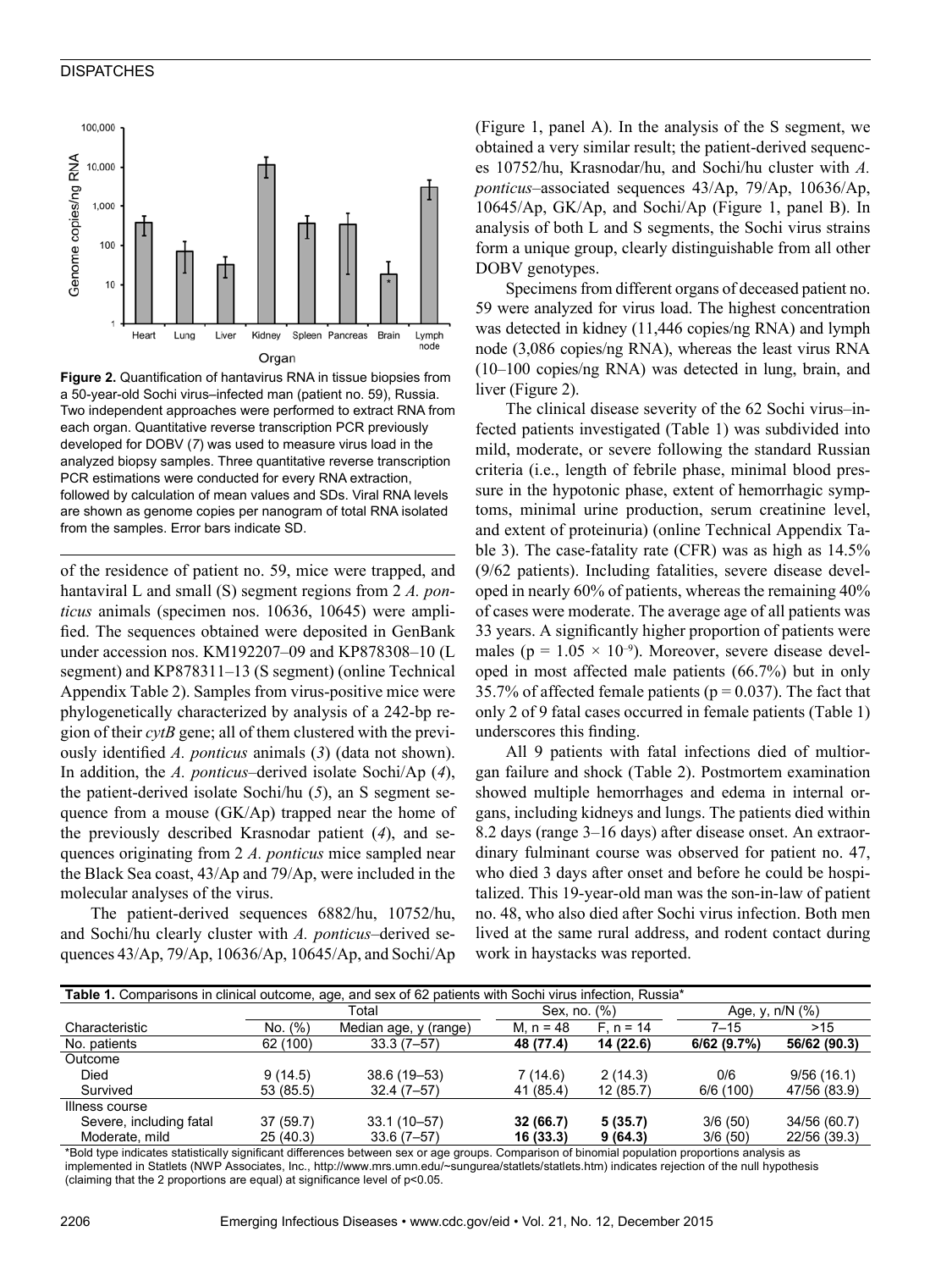|                 |       | Hospitalized,                  |          | Max serum      | Min platelet                 |             |                                                                                                                              |
|-----------------|-------|--------------------------------|----------|----------------|------------------------------|-------------|------------------------------------------------------------------------------------------------------------------------------|
| Patient         | Age,  | no. d after                    | GI       | creatinine,    | count,                       | Died, no. d |                                                                                                                              |
| no.             | v/sex | onset                          | symptoms | umol/L†        | $\times$ 10 <sup>9</sup> /L‡ | after onset | Clinical and postmortem findings                                                                                             |
| 23              | 33/M  | 5                              | No.      | 148            | 70                           | 8           | Pneumonia; renal, cardiovascular,<br>multiorgan failure; multiple internal<br>hemorrhages, edema                             |
| 29              | 29/M  | Same day                       | Yes      | 282            | 115                          | 6           | Renal, cardiovascular, multiorgan failure;<br>multiple internal hemorrhages, edema                                           |
| 30              | 47/F  | 5                              | Yes      | 391            | 38                           | 12          | Renal, lung failure; shock; coaquiation<br>disturbance; hemorrhagic gastroenteritis;<br>multiple internal hemorrhages, edema |
| 34              | 53/M  | 3                              | Yes      | 250            | 110                          | 10          | Multiorgan failure; coagulation<br>disturbances; multiple internal<br>hemorrhages                                            |
| 42              | 30/M  | 14                             | Yes      | 186            | 67                           | 16          | Uremic coma; multiorgan failure; multiple<br>internal hemorrhages                                                            |
| $47\S$          | 41/M  | Died before<br>hospitalization | Yes      | N <sub>R</sub> | <b>NR</b>                    | 3           | Renal failure; multiple internal<br>hemorrhages, edema                                                                       |
| 48§             | 19/M  | 4                              | Yes      | 192            | 54                           | 6           | Renal, cardiovascular failure; RDS, DIC<br>syndrome; bleedings in pituitary, adrenal<br>gland, intestinum, etc.              |
| 56              | 35/F  | 4                              | Yes      | 410            | 49                           | 6           | Cardiovascular, renal, lung, liver failure;<br>renal tubular necrosis; lung, brain edema                                     |
| $\overline{59}$ | 50/M  | 5                              | Yes      | 310            | 3                            | 7           | Renal, cardiovascular failure; RDS;<br>multiple internal hemorrhages;<br>pleurorrhea; lung, brain edema                      |

**Table 2.** Characteristics of 9 deceased patients with Sochi virus infection, Russia\*

\*DIC, disseminated intravascular coagulation; GI, gastrointestinal; max, maximum; min, minimum; RDS, respiratory distress syndrome; NR, not reported. †Reference range <96 µmol/L for female patients, <110 µmol/L for male patients.

‡Reference range 150–400 109 /L

§Patient no. 47 was the father in-law of patient no. 48; both lived in the same rural residence

#### **Conclusions**

We have demonstrated the occurrence of human infections by Sochi virus and studied the clinical outcome for 62 patients. This virus is carried by the Black Sea field mouse (*A. ponticus*), which occurs naturally in the Transcaucasian region between the Black and Caspian Seas, including a part of southern European Russia. In anecdotal field studies in the coast region near Sochi, *A. ponticus* was the most abundant mouse species (71% of all trapped mice were identified as *A. ponticus*); moreover, 14% of trapped *A. ponticus* mice were serologically proven to be DOBV infected (*8*). This finding indicates that DOBV is the hantavirus indigenous in this geographic area and that *A. ponticus* mice are highly relevant as a hantavirus reservoir. All evidence from the natural virus reservoir, as well as serologic and molecular diagnostics of patients' serum, shows that the virus responsible for the infections is the DOBV genotype Sochi.

Most investigated patients found to be infected by Sochi virus exhibited a severe clinical course. With a calculated CFR of 14.5%, Sochi virus might be the most deadly hantavirus outside the Americas, where 35%–50% of hantavirus infections are fatal (*1*,*9*). Even Asian Hantaan virus is estimated to be less deadly; recent studies show CFRs of 1%–3% in China and South Korea, where Hantaan virus infections play an important role in HFRS morbidity (*10*,*11*). On the other hand, increased awareness in

diagnostics, treatment, and prevention by local physicians and public health authorities is expected to improve survival rates for Sochi virus infections.

Among the related viruses of the DOBV species, Sochi virus seems to have the highest level of virulence, similar to Dobrava virus (carried by *A. flavicollis* mice), which has a CFR of up to 10%–12% (*12*,*13*). As shown in larger studies, disease caused by infection with the related Kurkino genotype (carried by the western lineage of *A. agrarius* mice) is associated with a CFR of only 0.3%–0.9% (*3*,*14*). These phylogenetically related viruses exert a quite different pathogenicity in humans.

#### **Acknowledgments**

We thank Brita Auste for careful execution of the molecular diagnostics.

This work was supported by Russian Science Foundation (grant no. 14-15-00619), Robert Koch Institute on behalf of the German Ministry of Public Health (grant no. 1369-382), and Deutsche Forschungsgemeinschaft (Priority Program 1596 "Ecology and species barriers in emerging viral diseases," grant no. KR1293/13-1).

Dr. Kruger is the head of the Institute of Medical Virology, Charité–University Medicine Berlin. His research focuses on the molecular epidemiology and clinical relevance of emerging virus infections.